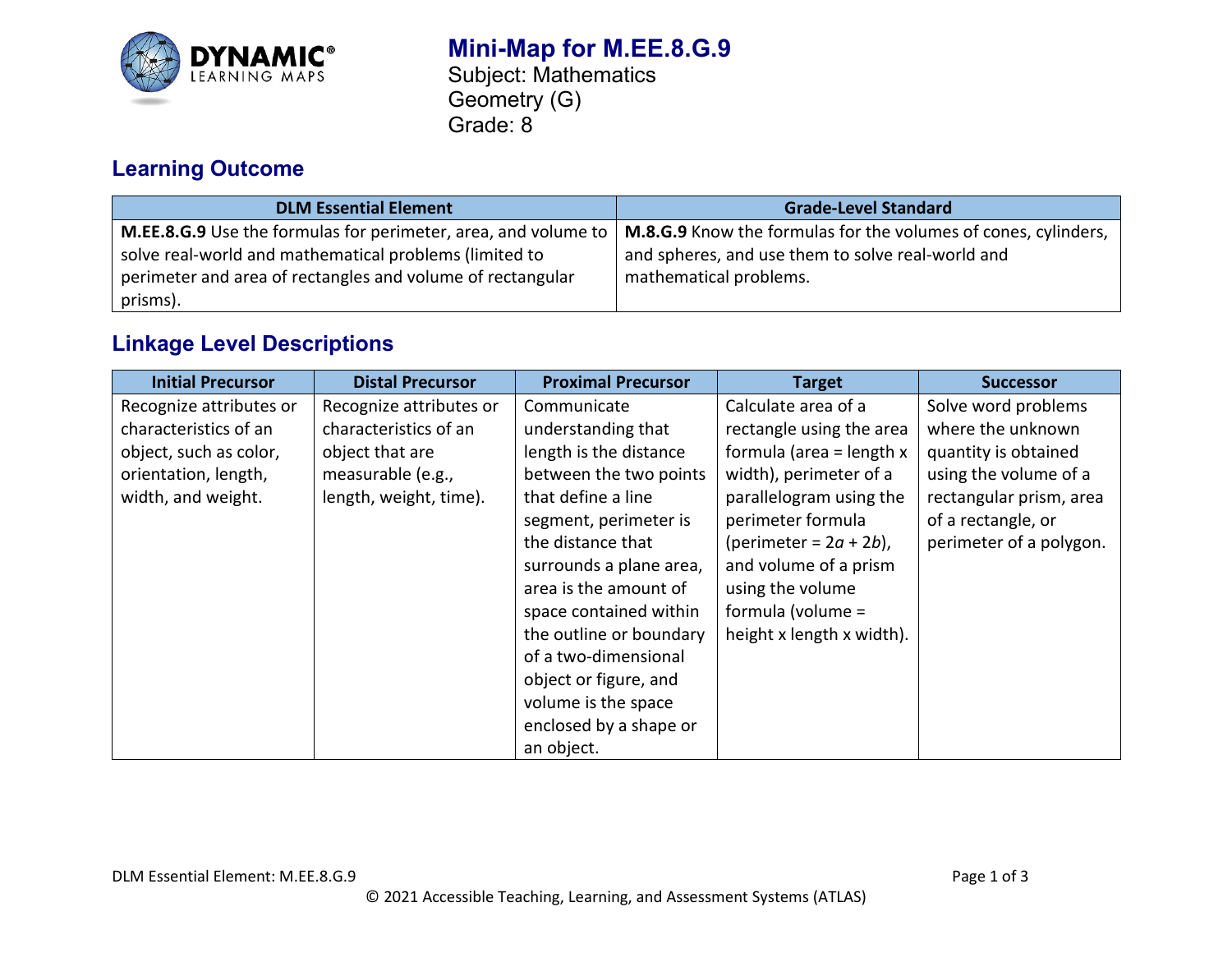### **Initial Precursor and Distal Precursor Linkage Level Relationships to the Target**

*How is the Initial Precursor related to the Target? How is the Distal Precursor related to the Target?* In order to calculate volume, area, and perimeter with formulas, students begin by learning to notice what is new. The educator draws the students' attention to new objects or stimuli, labels them (e.g., "this is a circle, which has no corners, so we can go all the way around without stopping," "this is a rectangle, which has four corners, two long sides, and two short sides") and the student observes, feels, or otherwise interacts with the shapes. Students also work on counting small units, recognizing that two or more sets or groups of items exist. Work on this skill using a variety of sets. Help students recognize when items are grouped together into a set or separated out. As educators present sets, they label them (e.g., two balls, one bear, three blocks), count the items, label them again, and encourage students to use numbers to label and count the separate sets.

As students develop their attention to objects and notice the difference between objects, they will begin working on recognizing measurable attributes. Students need lots of experience making direct comparisons between objects. Educators should take care to use attribute words like "big"/"small," "tall"/"short," "longer"/"shorter" while defining and demonstrating their meaning. While students do not need to say these words, they do need to learn the meanings.

## **Instructional Resources**

| <b>Released Testlets</b>                                    |  |  |
|-------------------------------------------------------------|--|--|
| See the Guide to Practice Activities and Released Testlets. |  |  |
| <b>Using Untested (UN) Nodes</b>                            |  |  |
| See the document Using Mini-Maps to Plan Instruction.       |  |  |